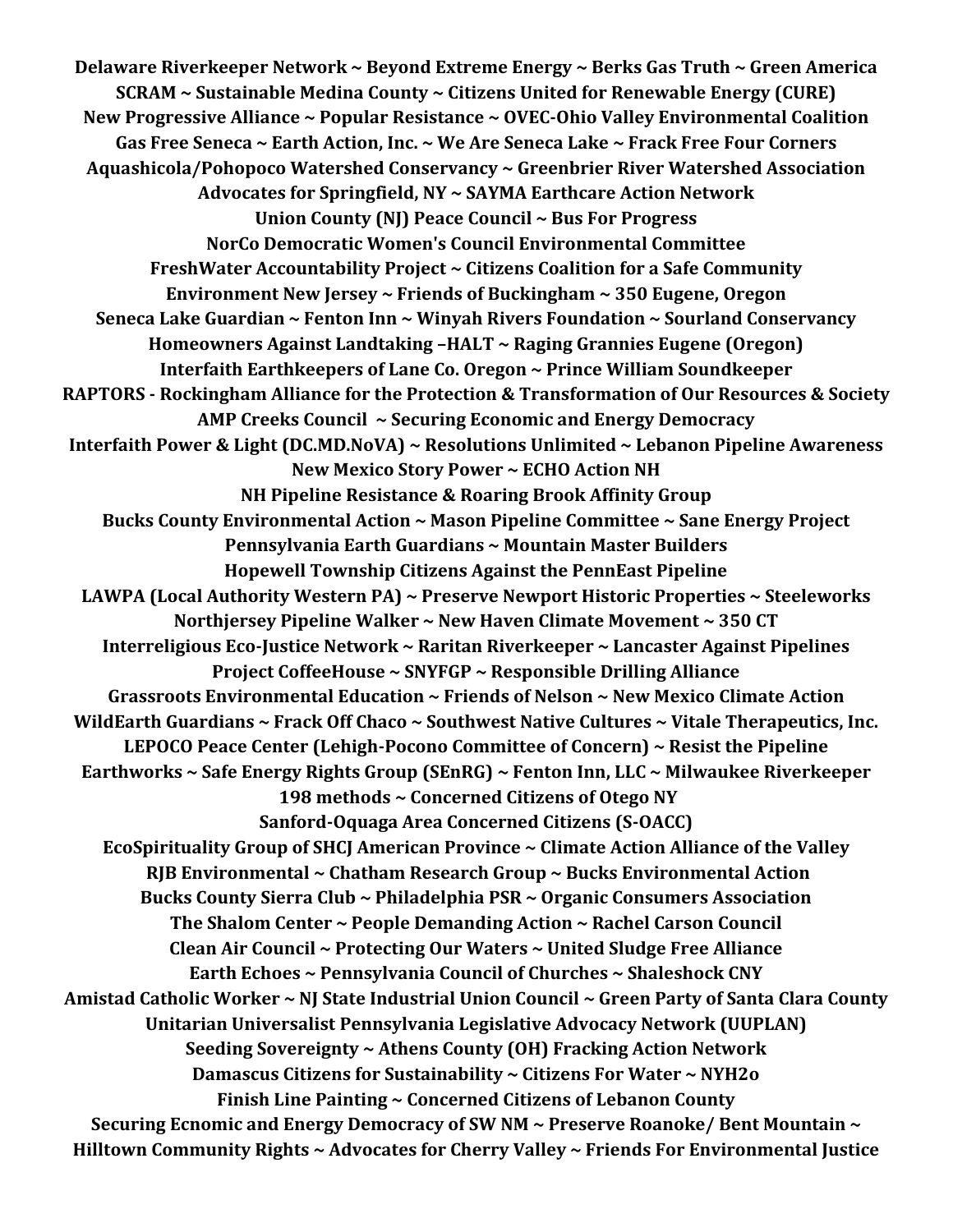**Oil Change International ~ Durham CCAP ~ Save Carbon County HoCo Climate Action ~ No Fracking Bucks ~ StopNED ~ Pipeline Education Group No Fracked Gas in Mass ~ Berkshire Environmental Action Team OgreOgress productions ~ Food & Water Watch ~ 100 Grannies for a Livable Future Stop Pilgrim Pipeline ~ Willits Economic Localization ~ The Enviro Show Capital District Against Fracking ~ Holland Township NJ Citizens Against the PennEast Pipeline The Progressive Hub ~ Friends of Buckingham ~ Stop NY Fracked Gas Pipeline ~ Committee Against Plutonium Economics ~ PAUSE- People of Albany United for Safe Energy ~ People, Not Pipelines ~ Concerned Burlington Neighbors ~ Kiss Electric LLC Already Devastated and Devalued Homeowners of Parsippany ~ No Gas Pipeline in Grafton MA Indivisible Lambertville/New Hope ~ Plains Township Citizens Against PennEast ~ Bold Alliance Wild Virginia ~ Dominion Pipeline Monitoring Coalition ~ Citizens' Environmental Coalition 350 Bucks County** ~ **Northern NJ Chapter, National Organization for Women**

United States Senate Washington, D.C. 20510

U.S. House of Representatives Washington, DC 20515

cc: Kimberly D. Bose, Secretary Federal Energy Regulatory Commission 888 First Street, NE, Room 1A Washington, DC 20426

September 20, 2017

Honorable Members of Congress and the Senate:

President Donald Trump is fast tracking a Dirty Energy Agenda that is putting our country at grave risk. Hurricanes Harvey and Irma have put an exclamation point on the realities of how harmful climate change will be for our present and future communities if we do not swiftly transition from coal, oil, and fracked gas to a clean energy path. The damage will be to human life and safety, to our local and national economies, to businesses large and small, and to our healthy environments necessary to sustain food, air, water, and flood protection for present and future generations.

President Trump is seeking multiple avenues to increase use of coal, gas and oil fracked from shale, and other dirty fossil fuels. Among President Trump's Dirty Energy Agenda is:

 advancing three pro-industry representatives as Commissioners to the Federal Energy Regulatory Commission (FERC);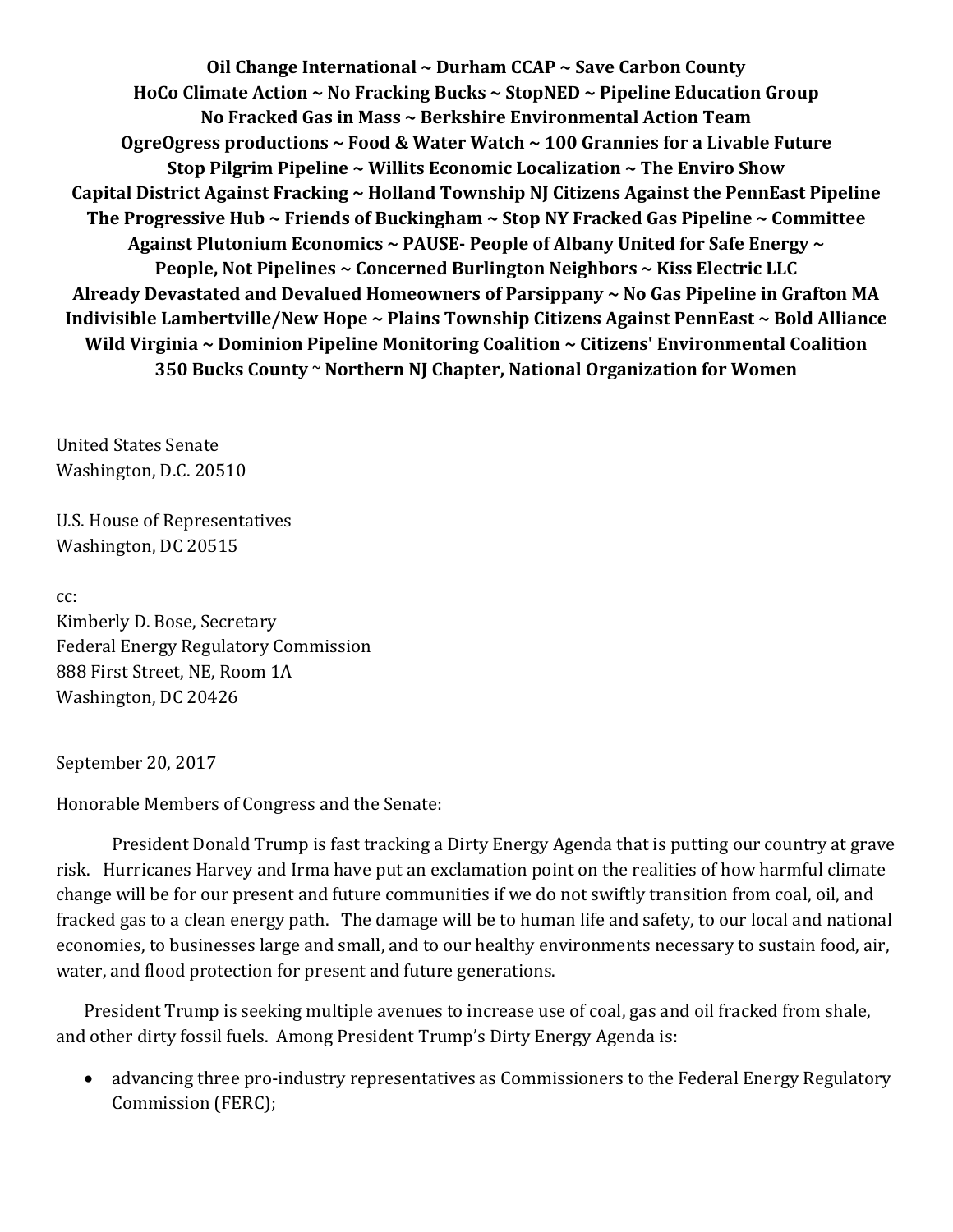- advocating rollback of environmental regulations and project review requirements, including rollback of guidance that ensured consideration of climate changing impacts of FERC regulated fossil fuel projects; and
- increasing the power of the Federal Energy Regulatory Commission to advance dirty fossil fuel pipelines despite its documented abuses of power and law.

Congress needs to be a check on the Dirty Energy Agenda of Donald Trump, not a rubber stamp. Rather than bring rationality to the President's Dirty Energy plans, the Senate is considering Senate Bill 1460.

S 1460, sponsored by Senator Murkowski,

- would increase greenhouse gas emissions and harm the environment and public health by furthering U.S. dependence on fossil fuel-based energy;
- expedite review of new mining, oil, and gas permits, and drilling;
- hasten approvals for liquefied natural gas (LNG) export facilities, resulting in more pipelines and devastation to communities in the US in order to provide energy to foreign nations;
- expanding research and development for extracting methane hydrates.

S1460 does nothing to increase renewable energy production in the U.S. and instead would further solidify our dependence on foreign nations who are taking the lead on ensuring their ability to supply this clean energy of the future.

Among the biggest concerns of the signers of this letter is that S1460 would make FERC the lead agency in the authorization of fracked gas projects, requiring other agencies to give "deference" to FERC. FERC is already recognized as failing to provide independent, thoughtful, and rational review to infrastructure projects. Greenhouse gas emissions, property rights impacts, environmental harms, and job loss are all given short shrift in FERC's reviews. FERC is now well known for its misuse of eminent domain authority, its efforts to undermine state authority and its misuse of a legal loophole to rob communities of their ability to challenge pipeline projects before their property rights are taken and construction is allowed to begin.

It is bewildering that so many Senators who took a strong stance in support of the Paris Climate Agreement, who touted the need for U.S. climate leadership and transitioning to renewable energy, who consistently assert a concern for environmental protection, and who have been vocal critics of FERC's project reviews, are now poised to support S1460 and other dirty energy legislation.

The signers of this letter have all experienced, first hand, the abuses of fracked gas infrastructure and the abuses of authority carried out by FERC. And so we urge you to reject S1460, to reject all legislation that seeks to further empower and embolden FERC and that rolls back environmental protections.

Instead we urge you to advance and support legislation that:

- advances clean energy industries, jobs and technologies and seeks to position the United States as a clean energy leader, and that
- calls for hearings into FERC's abuses of power and law and to use those findings to identify and advance needed reforms to the Natural Gas Act.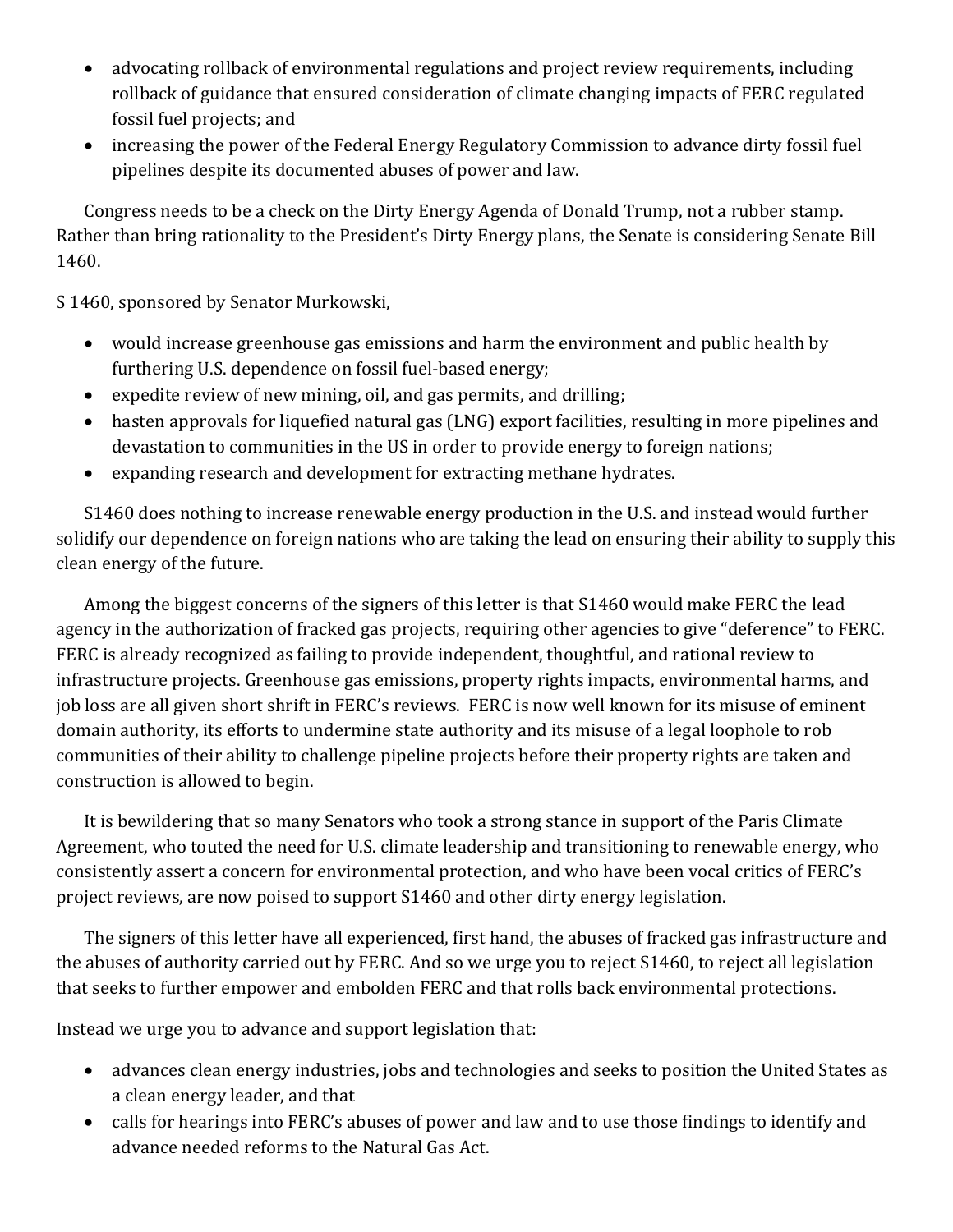Advancing President Trumps Dirty Energy Agenda, and legislation like S1460, the Energy Modernization Act of 2015, HR 1900 (of the past) and other such legislation, is damaging to our nation. Oil and gas pipelines are damaging to our nation's economy. By contrast, advancement of clean energy industries are a job creator and economic driver. Pipeline investments suck up financial resources and political energy that could and should be used for business investments that will maximize near term and long term job benefits. Investment in clean energy generates a greater number of long term jobs that bring greater capacity for worker learning and advancement. In fact, for every million dollars invested in clean energy jobs (including wind, solar, eco-friendly water, and efficiency) we generate 6 to 8 times the number of direct jobs, and 3 times the number of direct, indirect and induced jobs collectively.<sup>1</sup>

The claim of economic benefits from FERC approved pipelines (including jobs, local tax revenue and savings on energy) are dwarfed by the economic costs those pipelines inflict. For example:

- While Millennium Pipeline company claims its ESU project will generate \$2 billion of economic value it will cost between \$4.7 billion to \$18.8 billion in economic harm;
- While the PennEast pipeline company asserts it will provide \$2.3 billion of economic value over 30 years, analysis shows it will cost communities between \$13.3 billion to \$56.6 billion in economic harm.

Pipelines reduce the market value of our homes, sometimes by as much as 5 to 40%,<sup>2</sup> while at the same time reducing the marketability of homes. Unable to sell their homes for fair value or at all, people, kids and families are forced to live next to the pipeline infrastructure forced upon them by eminent domain that endangers and disturbs them or to sell their property at a loss, a loss which most people can ill afford to bear. The fear of living next to a pipeline is well founded. The rate of accident, incidents and explosions of recently built pipelines exceeds rates of the past with gas transmission lines installed in the 2010s having annual average incident rates exceeding that of pre-1940s pipes. <sup>3</sup> In the past 20 years, the Pipeline and Hazardous Materials Safety Administration has recorded 5,679 "significant" pipeline incidents (i.e., resulting in \$50,000 or more in costs), 310 fatalities, 1,301 injuries, and nearly \$8 billion in costs and damages. That works out to an average, every year, of 284 incidents (including explosions) 65 injuries, 16 deaths, and nearly \$390 in annual costs and damages.

Even the industry recognizes that pipeline infrastructure is advancing too fast, with too many pipelines being built in an unplanned fashion to make sense:

"Speaking to attendees at the 21st Annual LDC Gas Forums Northeast conference in Boston Tuesday, [RBN Energy LLC President Rusty] Braziel said an evaluation of price and production scenarios through 2021 suggests the industry is planning too many pipelines to relieve the region's current capacity constraints."<sup>4</sup>

 $\overline{\phantom{a}}$ 

<sup>&</sup>lt;sup>1</sup> See e.g. The Economic Benefits of Investing in Clean Energy, Dept. of Economics and Political Economy Research Institute, University of Massachusetts, Amherst, June 2009

<sup>&</sup>lt;sup>2</sup> E.g. http://www.ldnews.com/story/news/local/2016/01/02/pipelines-could-affect-propertyvalues/77984160/; [http://www.forensic-appraisal.com/gas\\_pipelines\\_q\\_a](http://www.forensic-appraisal.com/gas_pipelines_q_a)

<sup>&</sup>lt;sup>3</sup>[http://pstrust.org/wp-content/uploads/2013/03/Incidents-by-age-of-pipes-PST-spring2015-newsletter](http://pstrust.org/wp-content/uploads/2013/03/Incidents-by-age-of-pipes-PST-spring2015-newsletter-excerpt.pdf)[excerpt.pdf](http://pstrust.org/wp-content/uploads/2013/03/Incidents-by-age-of-pipes-PST-spring2015-newsletter-excerpt.pdf)

<sup>4</sup> See Failure to Demonstrate Need Attachment 2, Jeremiah Shelor, Marcellus/Utica on Pace for Pipeline Overbuild, Says Braziel, Natural Gas Intelligence, June 8, 2016.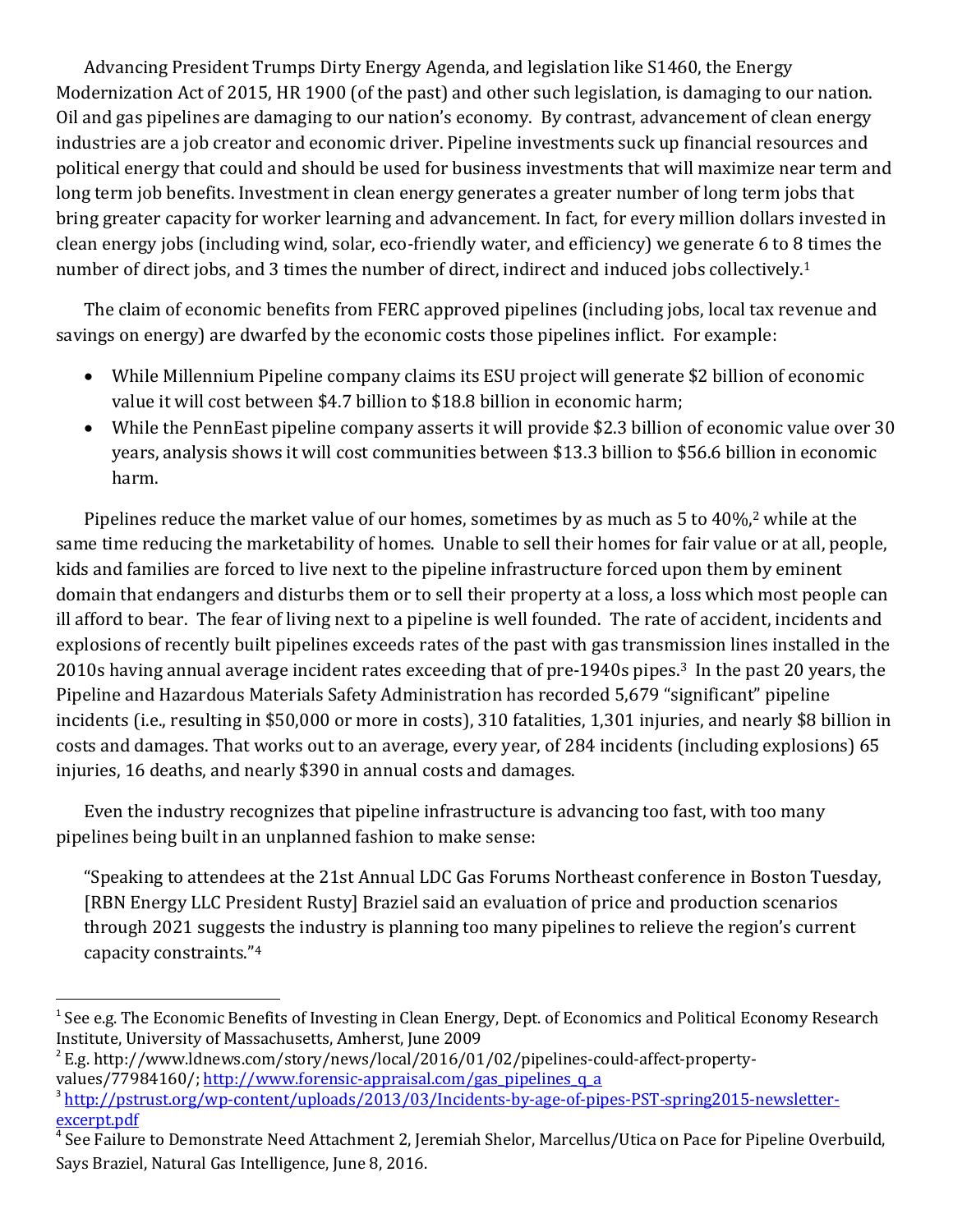"We believe that the Appalachian Basin's takeaway capacity will be largely overbuilt by the 2016- 2017 time frame," said Elle G. Atme, Vice President, Marketing and Midstream operations for independent producer Range Resources.<sup>5</sup>

According to the Institute for Energy Economics and Financial Analysis (IEEFA):

"The pipeline capacity being proposed exceeds the amount of natural gas likely to be produced from the Marcellus and Utica formations over the lifetime of the pipelines." "…[T]he regulatory environment created by FERC encourages pipeline overbuild."<sup>6</sup>

All the way around – jobs, economics, environment, health, property values, quality of life, climate change, and honoring our obligation to future generations – continuing investments in dirty fossil fuels, and its infrastructure, is a fool's errand.

We write to urge you to oppose Donald Trump's Dirty Energy Agenda and instead to:

1. Oppose any legislation before you that does anything but strengthen review of, and protections from, fossil fuel development including infrastructure, including S1460;

2. Call for Congressional hearings into the abuses of law and power by FERC, and to, as a result of the hearing process, identify and advance needed legislative and regulatory reforms;

3. Put in place a moratorium on new fracked gas infrastructure approvals by FERC until identified reforms from the hearing process are put in to place;

4. Advance legislation and agency mandates that fast track advancement of clean energy alternatives and strive to position the United States as an international clean energy leader.

Respectfully,

Maya van Rossum, the Delaware Riverkeeper, Delaware Riverkeeper Network Ted Glick, Beyond Extreme Energy Karen Feridun, Founder, Berks Gas Truth Todd Larsen, Executive Co-Director, Green America George Billard, Co-Founder, SCRAM Kathie Jones, Organizer, Sustainable Medina County Georgina Shanley, Co-Founder, Citizens United for Renewable Energy (CURE) Ed Griffith, Liason, New Progressive Alliance Kevin Zeese, Co-Director, Popular Resistance Vivian Stockman, Vice Director, OVEC-Ohio Valley Environmental Coalition Yvonne Taylor, Vice President, Gas Free Seneca Mary Gutierrez, Executive Director, Earth Action, Inc. Peter Drobny, Liason, We Are Seneca Lake Jenni Siri, Founder, Frack Free Four Corners  $\overline{a}$ 

<sup>&</sup>lt;sup>5</sup> Marcellus-Utica could soon be overpiped, Kallanish Energy, February 2, 2016.

<sup>&</sup>lt;sup>6</sup> IEEFA, Risks Associated with Natural Gas Pipeline Expansion in Appalachia, April 2016.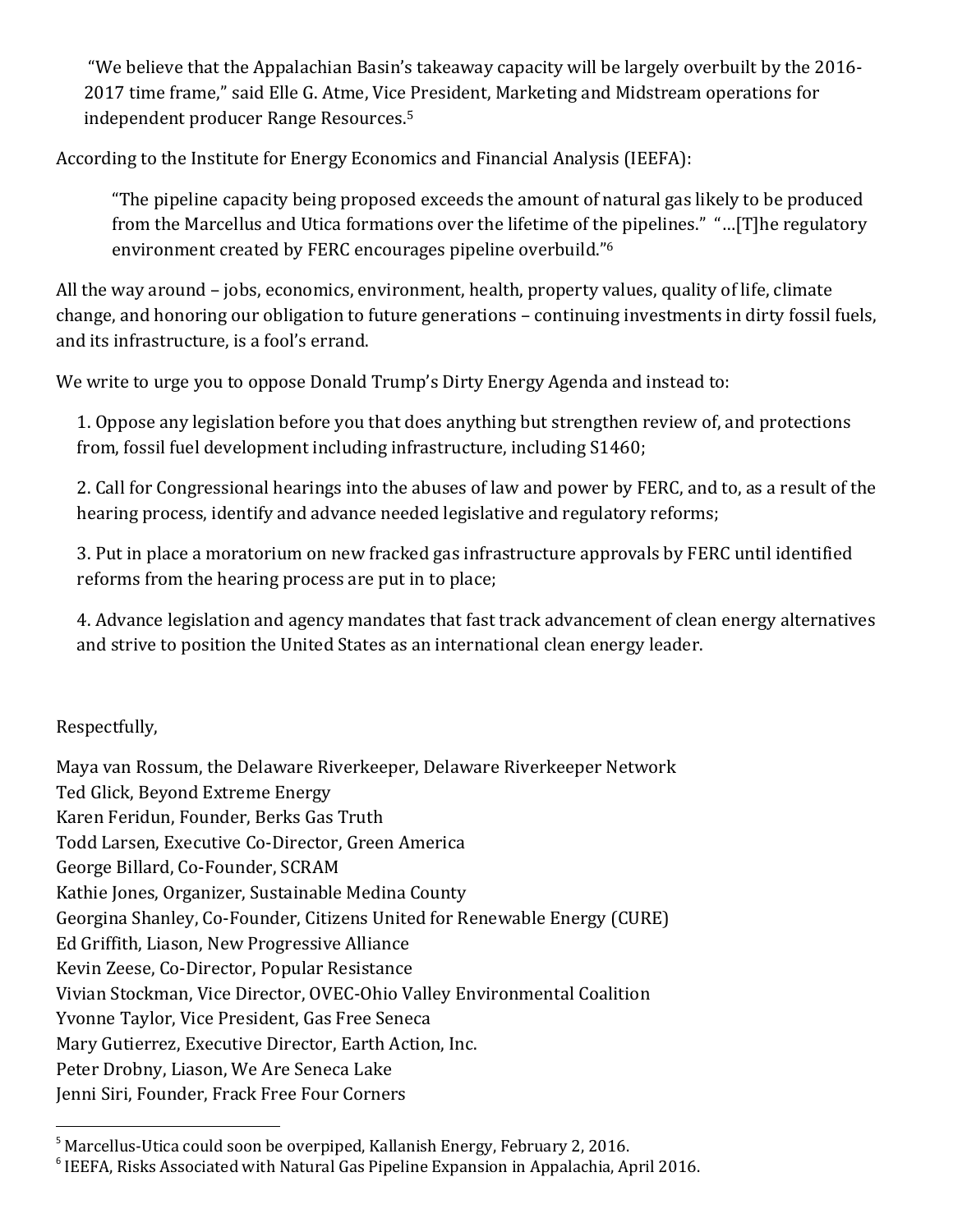Jim Vogt, President, Aquashicola/Pohopoco Watershed Conservancy John Walkup III, President, Greenbrier River Watershed Association Tara Sumner, Vice President, Advocates for Springfield, NY Denise Elliott, Representative, SAYMA Earthcare Action Network Diane Beeny, Chair, Union County (NJ) Peace Council Kathleen Maher, Treasurer, Bus For Progress Tara Zrinski, Co-Chair, NorCo Democratic Women's council environmental committee Lea Harper, Managing Director, FreshWater Accountability Project Paul Ferrazzi, Executive Director, Citizens Coalition for a Safe Community Doug O'Malley, Director, Environment New Jersey Lakshmi Fjord, Steering Committee Member, Friends of Buckingham Patricia Hine, Director, 350 Eugene, Oregon Joseph Campbell, President, Seneca Lake Guardian, A Waterkeeper Affiliate Lilia Fenton, Owner, Fenton Inn Cara Schildtknecht, Waccamaw Riverkeeper, Winyah Rivers Foundation Caroline Katmann, Executive Director, Sourland Conservancy Vincent DiBianca, Chairperson & Trustee, Homeowners Against Landtaking -HALT Laurie Granger, Founder, Organizer, Raging Grannies Eugene (Oregon) Rouanna Garden, Facilator, Interfaith Earthkeepers of Lane Co. Oregon Kate McLaughlin, President, Prince William Soundkeeper Joshua Vana, Member, RAPTORS - Rockingham Alliance for the Protection & Transformation of Our Resources & Society Kelly Canavan, President, AMP Creeks Council Debaura James, Representative, Securing Economic and Energy Democracy Joelle Novey, Director, Interfaith Power & Light (DC.MD.NoVA) Laura Ramnarace, Director, Resolutions Unlimited Ann Pinca, President, Lebanon Pipeline Awareness Asha Canalos, Co-Editor, Co-Director, New Mexico Story Power Stephanie A. Scherr, Director, ECHO Action NH Sue Durling, Direct Action Coordinator, NH Pipeline Resistance & Roaring Brook Affinity Group David Meiser, Co-Founder, Bucks County Environmental Action Kathy Chapman, Co-Chair, Mason Pipeline Committee Kim Fraczek, Director, Sane Energy Project Arianne Elinich, Director, Pennsylvania Earth Guardians Will Fenton, Owner, Mountain Master Builders Patty Cronheim, Founder, Hopewell Township Citizens Against the PennEast Pipeline Debra Borowiec, Coordinator, LAWPA (Local Authority Western PA) Jerolyn Deplazes, Secretary, Preserve Newport Historic Properties Sara Steele, Owner, Steeleworks Diane Wexler, Founder, Northjersey Pipeline Walker Geremy Schulick, Convenor, New Haven Climate Movement Ben Martin, Steering Committee Member, 350 CT Terri Eickel, Director, Interreligious Eco-Justice Network Bill Schultz, Riverkeeper, Raritan Riverkeeper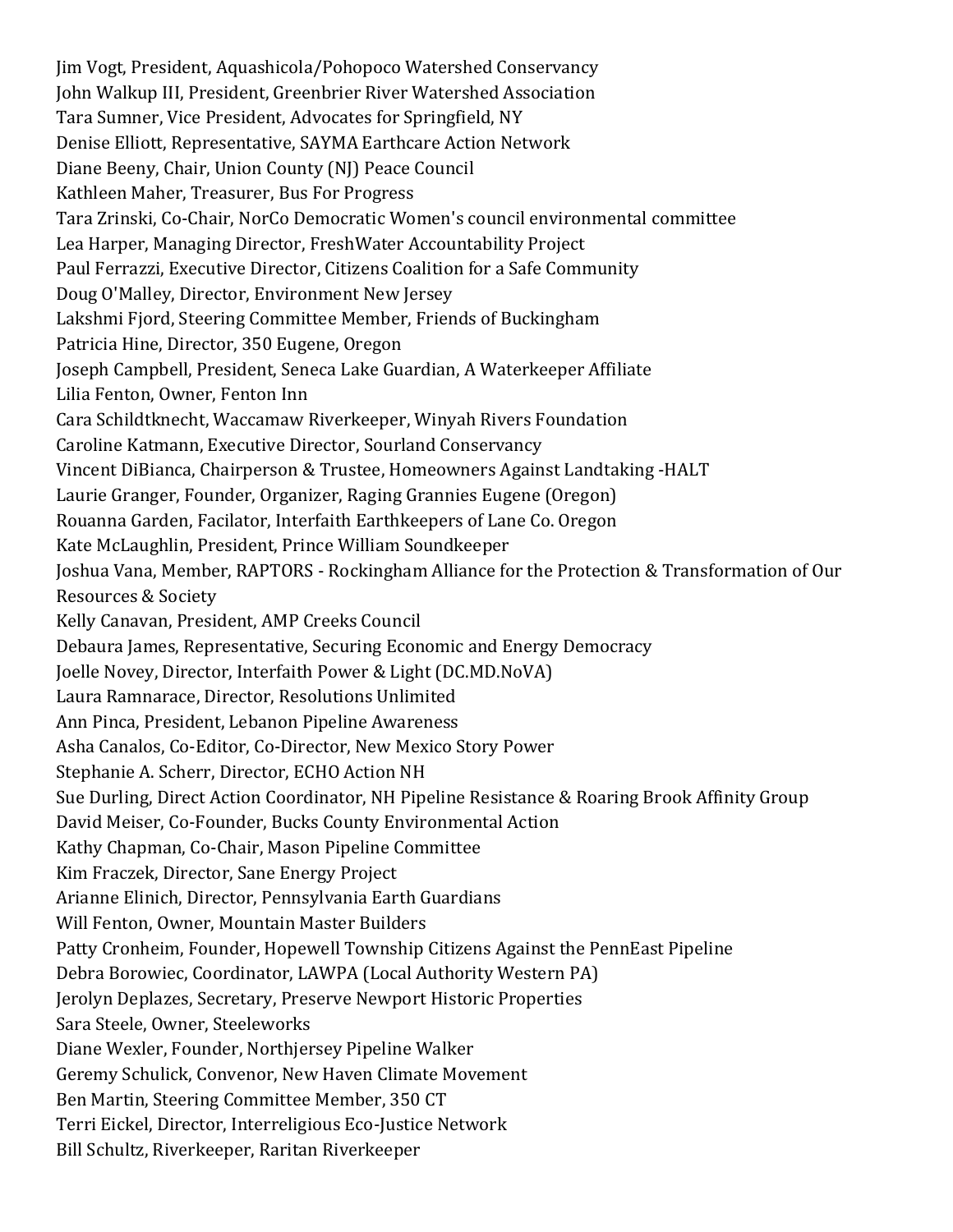Tim Spiese, Board President, Lancaster Against Pipelines Barbara Jarmoska, President, Project CoffeeHouse Lisa Zimmerman, Director, SNYFGP Robert Cross, Board of Directors President, Responsible Drilling Alliance Ellen Weininger, Director, Educational Outreach, Grassroots Environmental Education Ernie Reed, President, Friends of Nelson Lynne Fischer, Founder, New Mexico Climate Action Rebecca Sobel, Senior Climate & Energy Campaigner, WildEarth Guardians Rebecca Sobel, Coordinator, Frack Off Chaco Terry Sloan, Director, Southwest Native Cultures Galen Knight Ph.D., President, Vitale Therapeutics, Inc. Nancy Tate, Coordinator, LEPOCO Peace Center (Lehigh-Pocono Committee of Concern) James Michel, Co-Founder, Resist the Pipeline Jennifer Krill, Executive Director, Earthworks Courtney Williams, Vice President, Safe Energy Rights Group (SEnRG) Cheryl Nenn, Riverkeeper, Milwaukee Riverkeeper Andrew Hudson, Founder, 198 methods Stuart Anderson, Community Organizer, Concerned Citizens of Otego NY Gail Musante, Official Signer, Sanford-Oquaga Area Concerned Citizens (S-OACC) Terri MacKenzie, Chair, EcoSpirituality Group of SHCJ American Province Cathy Strickler, Founder, Climate Action Alliance of the Valley James Frisbee, Vice President, RJB Environmental Martha Girolami, Member, Chatham Research Group Sharon Furlong, Spokesperson, Bucks County Sierra Club Walter Tsou, Executive Director, Philadelphia PSR Ronnie Cummins, Director, Organic Consumers Association Rabbi Arthur Waskow, Executive Director, The Shalom Center Andrea Miller, Executive Director, People Demanding Action Robert K. Musil, President & CEO, Rachel Carson Council Joseph Otis Minott, Executive Director and Chief Counsel, Clean Air Council Iris Marie Bloom, Executive Director, Protecting Our Waters Darree Sicher , Founder & President, United Sludge Free Alliance Nyanna Susan Tobin, Storyteller and Founder, Earth Echoes..Stories for a small planet Rev. Sandra L. Strauss, Director of Advocacy & Ecumenical Outreach, Pennsylvania Council of Churches Michael Gorr, Shaleshock, CNY Luz Catarineau, Community Member, Amistad Catholic Worker Carol Gay, President, NJ State Industrial Union Council Christine Pepin, Council Member, Green Party of Santa Clara County Anita Mentzer, Executive Director, Unitarian Universalist Pennsylvania Legislative Advocacy Network (UUPLAN) Lee Ziesche, Fossil Fuel Resistance Correspondent, Seeding Sovereignty Heather Cantino, Steering Committee Chair, Athens County (OH) Fracking Action Network B. Arrindell, Director, Damascus Citizens for Sustainability Joe Levine, Director, Citizens For Water